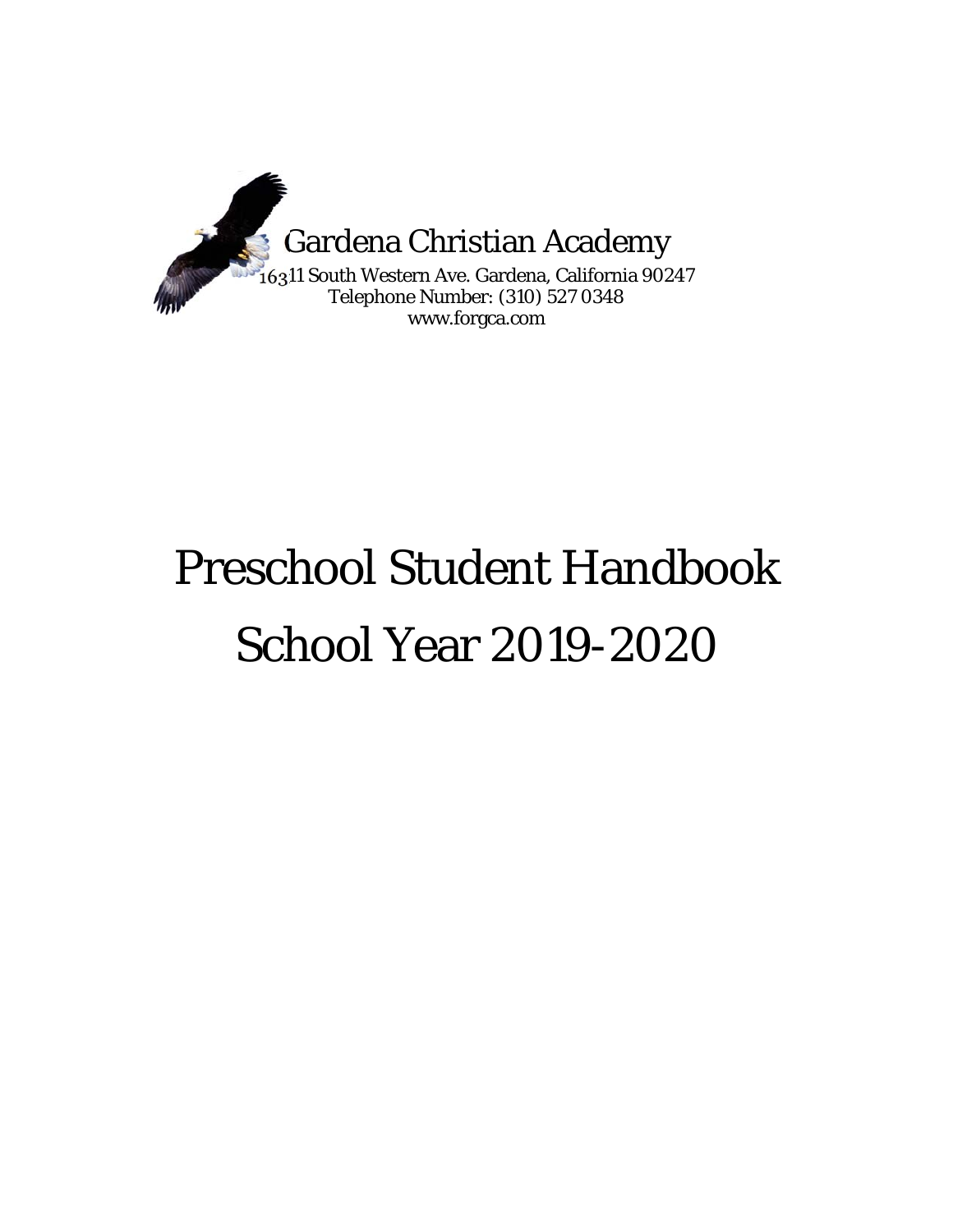# **TABLE OF CONTENTS**

| <b>VISION</b>                                 |                         |
|-----------------------------------------------|-------------------------|
| GCA's Philosophy of Early Childhood Education | $\mathbf{1}$            |
| Credentials                                   | $\mathbf{1}$            |
| Curriculum                                    | $\mathbf{1}$            |
| <b>ADMISSION POLICIES</b>                     | $\overline{2}$          |
| <b>Admission Process</b>                      | $\overline{2}$          |
| Registration                                  | $\overline{2}$          |
| Registration & Material Fees                  | $\overline{2}$          |
| Preschool Tuition                             | 3                       |
| Potty Training Fee                            | 3                       |
| Late Pick-Up Fee                              | 3                       |
| Late Payment Charges                          | 3                       |
| Returned Checks/Rejected Transactions         | 3                       |
| <b>KINDERLIME</b>                             | $\overline{\mathbf{4}}$ |
| <b>ATTENDANCE AND WITHDRAWAL</b>              | $\overline{\mathbf{4}}$ |
| Absences                                      | $\overline{4}$          |
| <b>Withdrawal from Preschool</b>              | $\overline{4}$          |
| <b>Transfer of Records</b>                    | $\overline{4}$          |
| Absence and Withdrawals from Preschool        | 4                       |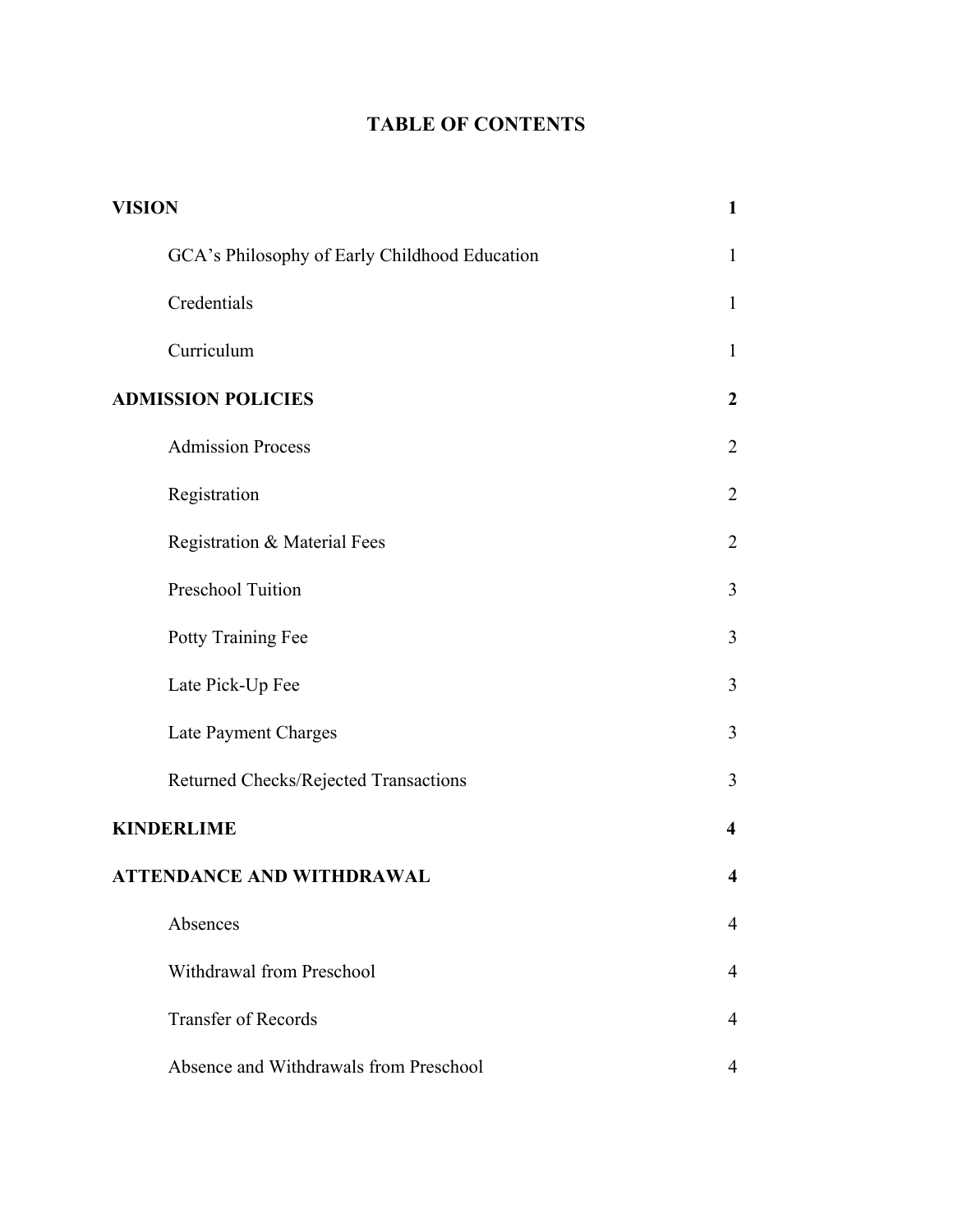# **PROGRAM POLICIES 4**

| <b>Behavior Management</b>                               | $\overline{4}$ |
|----------------------------------------------------------|----------------|
| Notification of Behavioral Issues to Families            | 5              |
| Child Abuse Police                                       | 5              |
| <b>Complaint Procedure</b>                               | 5              |
| <b>DROP OFF &amp; PICK UP OF CHILDREN</b>                | 6              |
| Days and Hours of Operation                              | 6              |
| Delivery and Pick up of Children                         | 6              |
| Sign-in/Sign-out Policy                                  | 6              |
| Authorized & Unauthorized Pick Up                        | 6              |
| Right to Refuse Release of Child                         | $\tau$         |
| Child Custody                                            | $\tau$         |
| Non-Student Related Grounds For Suspension And Expulsion | 7              |
| <b>NUTRITION</b>                                         | 8              |
| Foods Brought from Home                                  | 8              |
| Foods Prepared for or at the Center                      | 8              |
| <b>Meal Times</b>                                        | 8              |
| Food Allergies                                           | 9              |
| <b>PROGRAM POLICIES</b>                                  | 9              |
| Open Door Policy                                         | 9              |
| <b>Dress</b>                                             | 9              |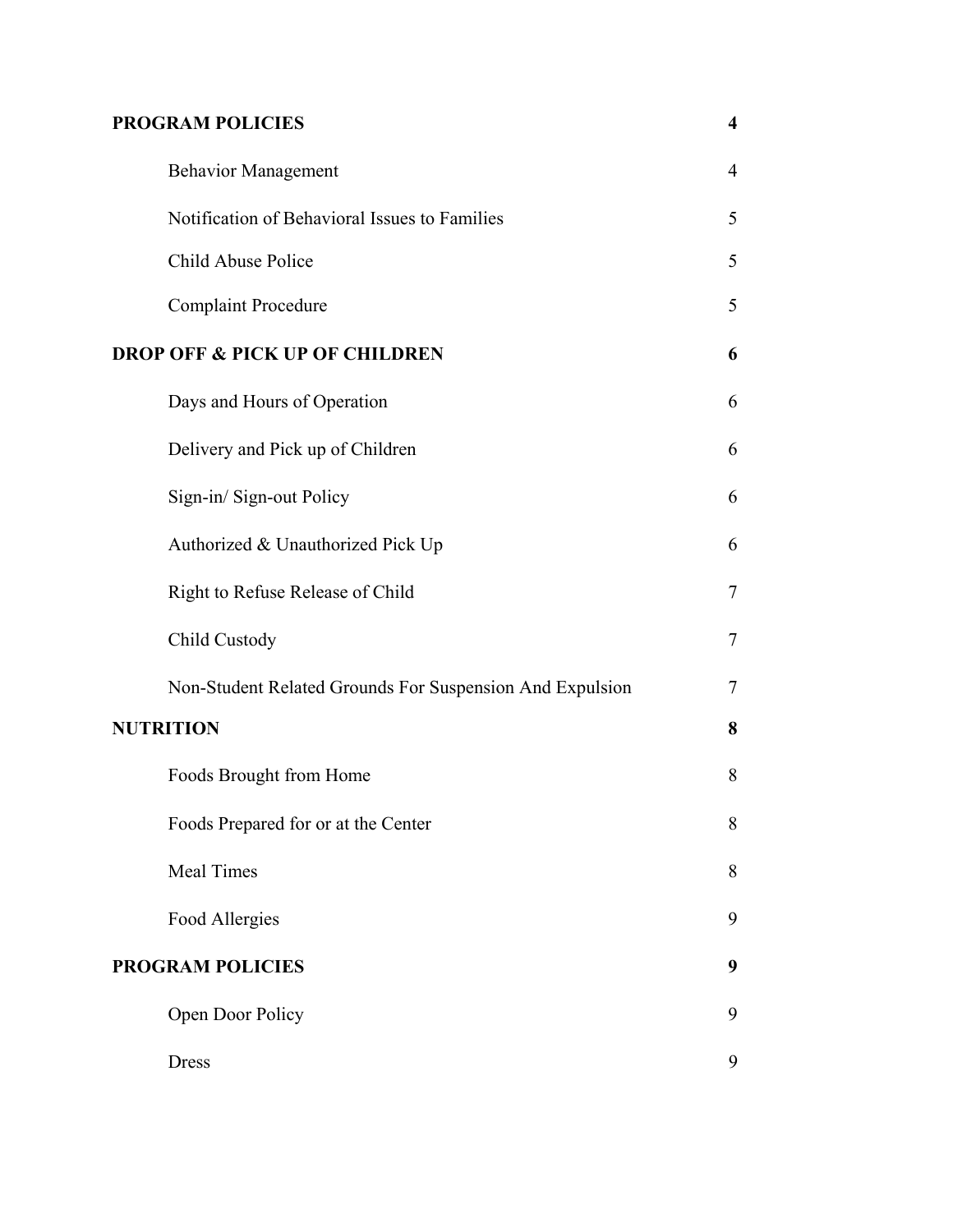| <b>Parent Evaluation Program</b>  | 9  |
|-----------------------------------|----|
| <b>Student Evaluation</b>         | 9  |
| <b>Fairshare Requirements</b>     | 10 |
| <b>HEALTH AND SAFETY POLICIES</b> | 10 |
| <b>Health Information</b>         | 10 |
| Immunizations                     | 10 |
| Illness and Transmittable Disease | 11 |
| <b>Allergy Prevention</b>         | 12 |
| Injuries                          | 12 |
| Medication Use at School          | 13 |
| <b>THANK YOU</b>                  | 13 |
| <b>ADDITIONAL INFORMATION</b>     |    |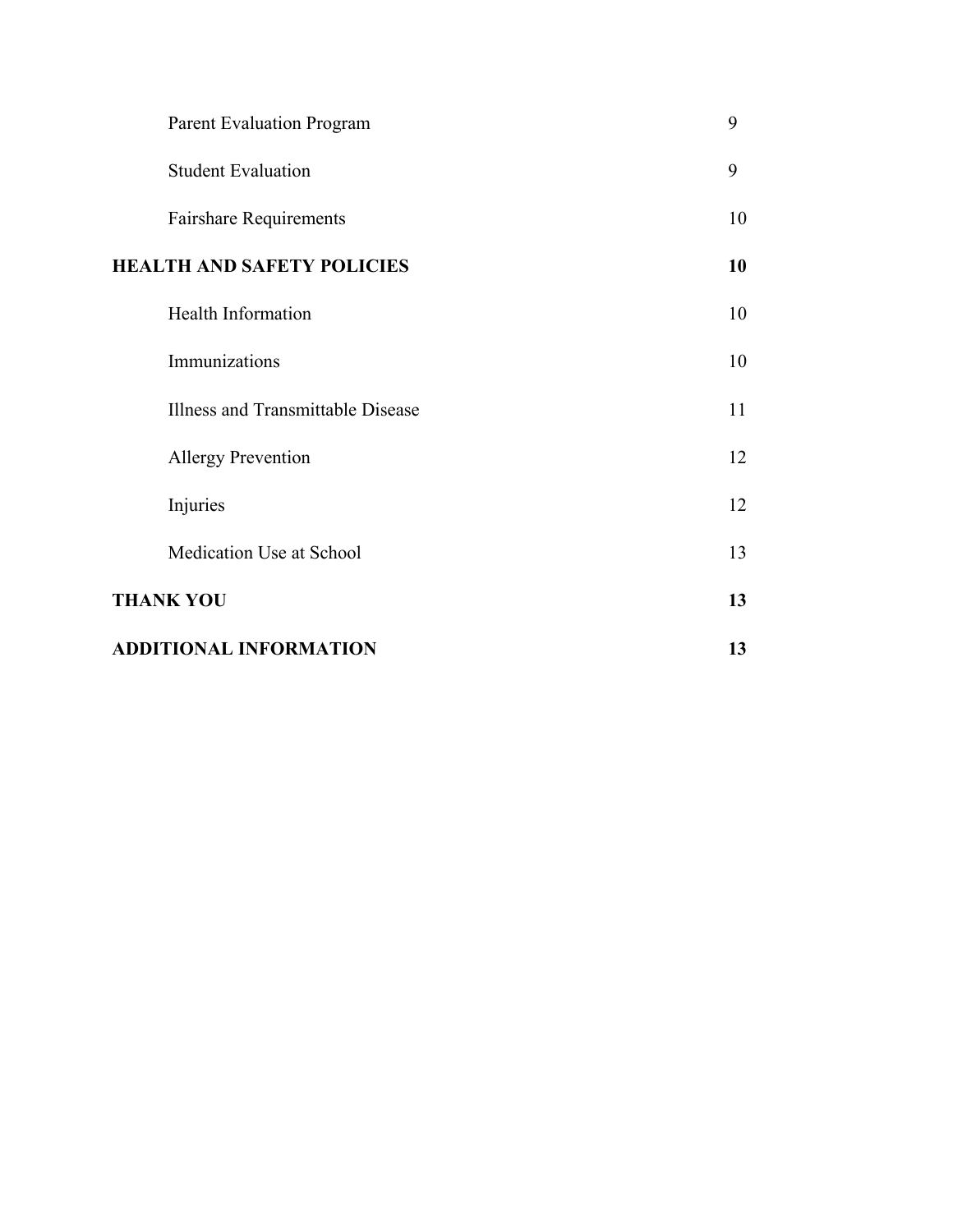#### Our Vision

Gardena Christian Academy considers educating children as a ministry and a service unto God. We are accountable not only to the children and their parents, but also to the Lord. We believe that preparing a child for adulthood is larger than teaching basic academic knowledge. In addition, children should be enriched with basic truths that will strengthen them spiritually and will provide them a solid foundation which can help them face the challenges of our modern world. We teach the truth that every person is a child of God. And in appropriate age level, we explain that meaning on their way of living. We do this through structured learning, Christian focus, and of course, playing and doing what children teach us daily – to have fun with life.

GCA provides a loving and positive environment that instills Christ–centered values by ministering to the child as a whole: spiritually, academically, emotionally, socially, and physically. We are a family-oriented center and we pride ourselves on having a concern about each child's family.

## GCA's Philosophy of Early Childhood Education

Our preschool philosophy is based on the research that young children best learn and develop when they are actively involved in a loving and safe environment. It is important that in this environment, children are given the opportunity to learn and to experience new things. It is also important that they feel valued and loved. Our classrooms are designed to be child oriented, rather than teacher oriented. We also strongly feel that the most impactful way a child can learn about the world is through a hands-on approach.

Our curriculum is broken up into specific areas. Through these areas, we hope to bring a wide variety of experiences and talents into the child's life. The goal of the curriculum is helping the whole child to grow and to develop at their own pace. Weaknesses can become strengths and confidence can be built in this exploratory classroom setting. Children will learn to lead, as well as to follow, as they grow and develop their personalities. We hope that our students are challenged but never pushed and become independent yet teachable. As we strive to balance an academically rich environment with a creative/exploratory one, fostering a love for learning is our goal.

#### Credentials

The Preschool Director/Teacher is a certified teacher with early childhood credentials. All teachers and teacher's aides have the required units in early childhood education.

#### Curriculum

The A Beka curriculum is used at GCA. The curriculum focuses on at least four areas of development: social/emotional, cognitive, language and physical development. To develop social/emotional skills, our preschool staff aims to make children feel comfortable in school, to trust their new environment and to make friends and feel that they are part of a group. Preschool students need to experience pride and self-confidence, develop independence and self-control,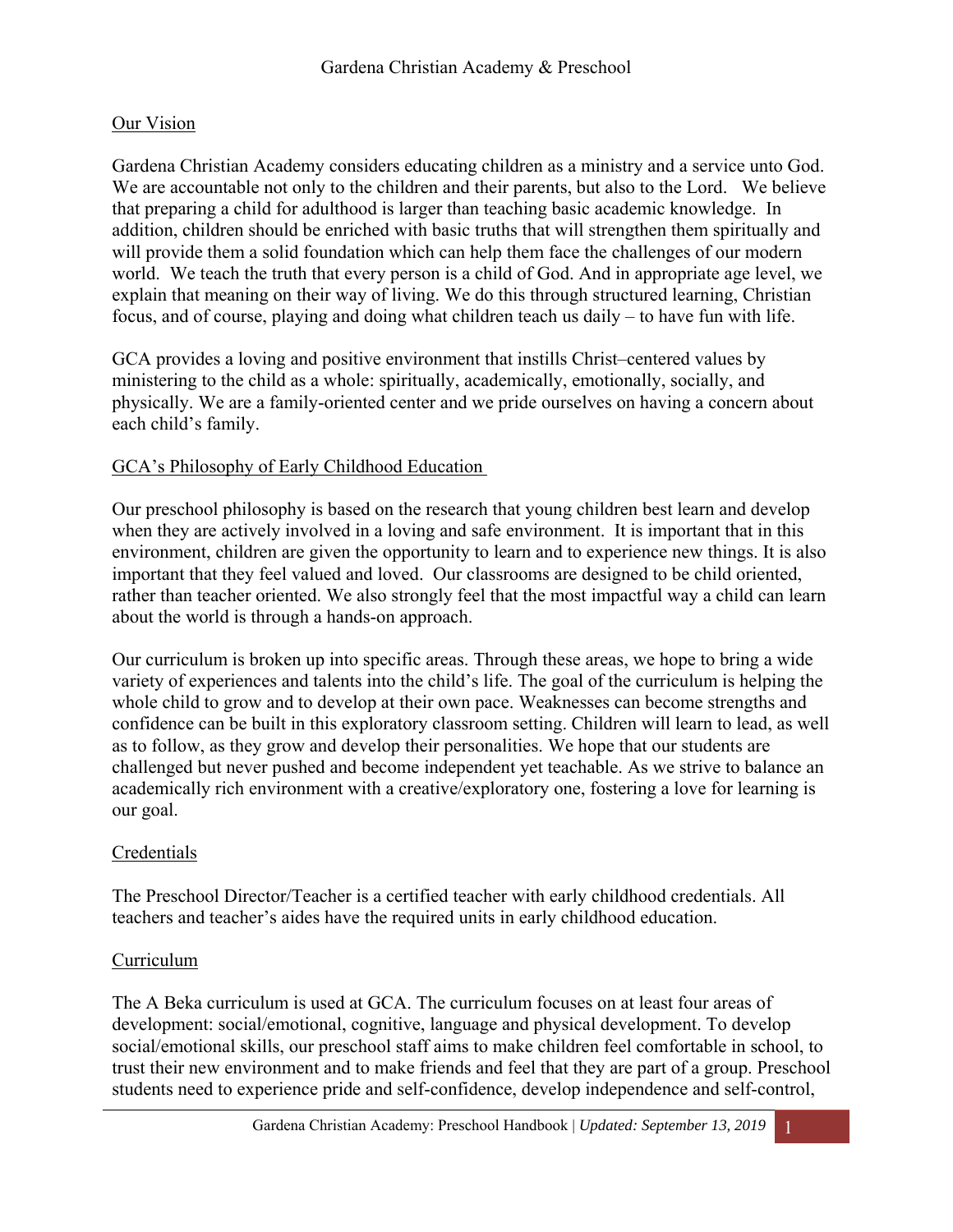and have a positive attitude toward life. In the area of cognitive development, the staff wants the students to become confident learners. This is accomplished by letting the children try out their own ideas and experience success. By helping students acquire learning skills such as the ability to solve problems, ask questions and use words to describe their ideas, observations and feelings, success has been accomplished. The third area, language development, involves listening and speaking activities (understanding and following directions, asking questions, participating in conversation) and reading/writing activities including being introduced to the alphabet. The final area is physical development, wherein the staff works with the students to increase their large and small muscle skills through various movement activities and arts and crafts which are designed to aid coordination and fine motor skill development.

# **ADMISSION POLICIES**

Children who are 2 to 5 years of age are eligible to enroll in preschool. Children are admitted regardless of race, creed, color, sex, national origin or religion.

#### The Admission Process

The parent or guardian must obtain and complete an admission package. The admission package includes the following items:

- Registration form
- Parental rights form
- Identification and emergency information
- Emergency form
- Physician's report form (Form must be turned in within in thirty days).
- Consent to medical treatment
- Birth certificate
- Immunization records
- Registration fees
- Material fees

#### Registration

A registration meeting must be held with at least one parent (or legal guardian). During this meeting admission packet will be reviewed and the child's placement in class will be guaranteed. Any remaining questions will be addressed at this time.

#### Registration and materials fees

Registration and materials fees are due at the beginning of each preschool year (September). These fees must be paid before your child can attend class. Registration and material fees are nonrefundable and nontransferable.

- Preschool registration fee: \$60.00 per year
- Preschool materials fee: \$60.00 per year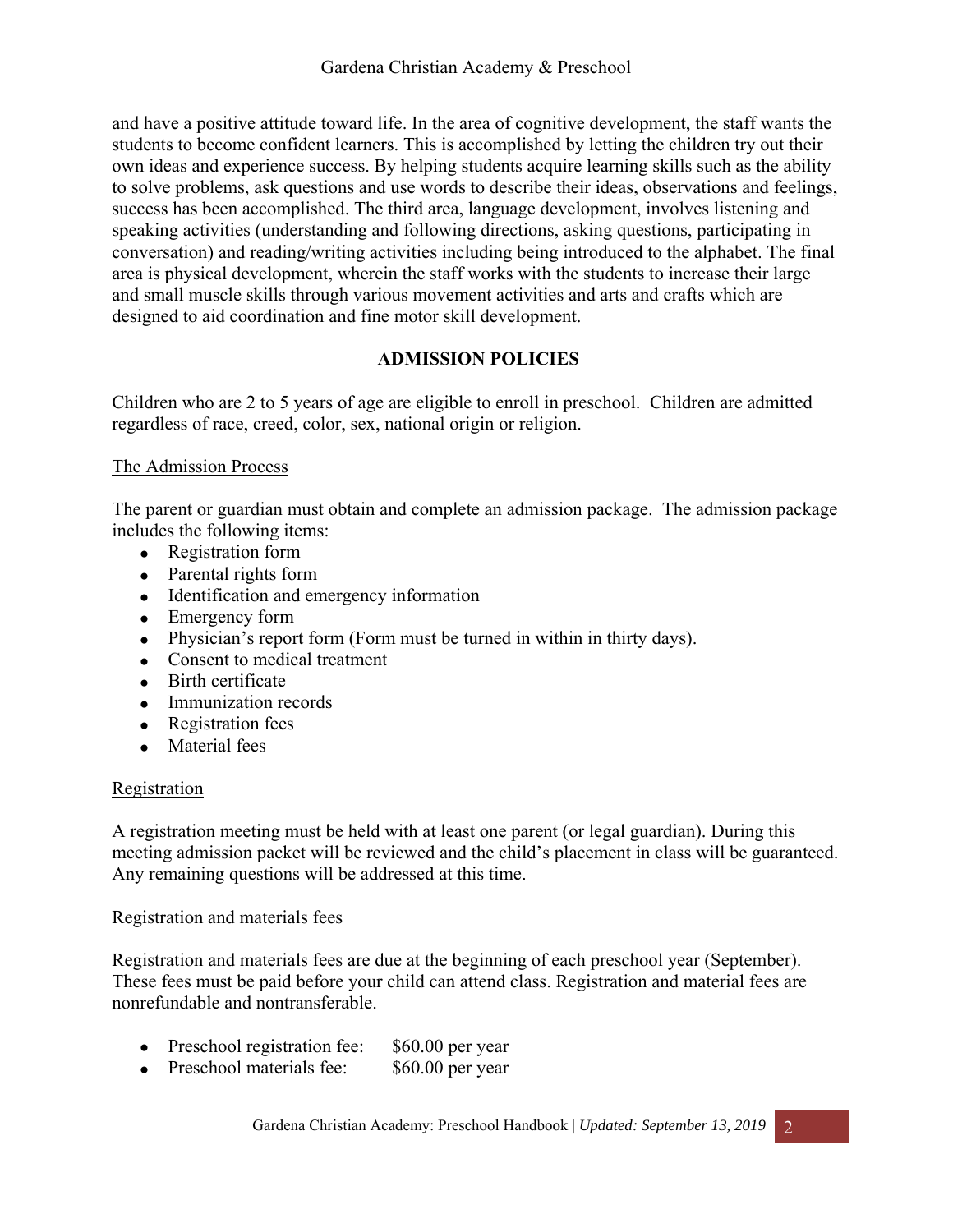#### Preschool Tuition

Preschool tuition is \$600.00 per month. Tuition must be paid in advance. Tuition is due on or before first of each month. A late fee of \$25.00 will be assessed if tuition is paid after the first of the month

• Gardena Christian Academy bills in advance on the first of the month. In the event that Gardena Christian Academy requests the withdrawal of a child for reasons other than account delinquency, we will refund any unused portion of tuition.

#### Potty Training Fee

There will be \$50.00 fee for the first 2 months of potty training. If your child needs additional time, a \$25 fee will be added for each month your child is not potty trained. Please work with your child at home while we work at school and your child should have potty training success in no time. No diapers are allowed at any time, only underclothes or pull ups. If your child has on a diaper, we will have to call you to bring acceptable undergarments.

#### Late Pick-Up Fees

Late pick-up is not a normal program option and will only be considered an exceptional occurrence. Late fees of \$3.00 per minute will be assessed beginning at 6:30. Payment will be due the next morning.

#### Late Payment Charges

If payment is not received on the day that it is due (the  $1<sup>st</sup>$ ) a late fee of \$5.00 will be added for each day that it is late. If your account has not been paid in full within 3 business days, your child may be discharged from the program.

If payment is more than 10 business days past due, we may attempt to recover payment in small claims court and/or your account may be sent to a 3rd party collections agency. You will be responsible for all expenses associated with these actions including all court and attorney fees.

#### Returned Checks/Rejected Transaction Charges

All returned checks will be charged a fee of \$25.00. This charge may be collected electronically. Two or more returned checks or rejected transactions will result in your account being placed on a "cash only" status.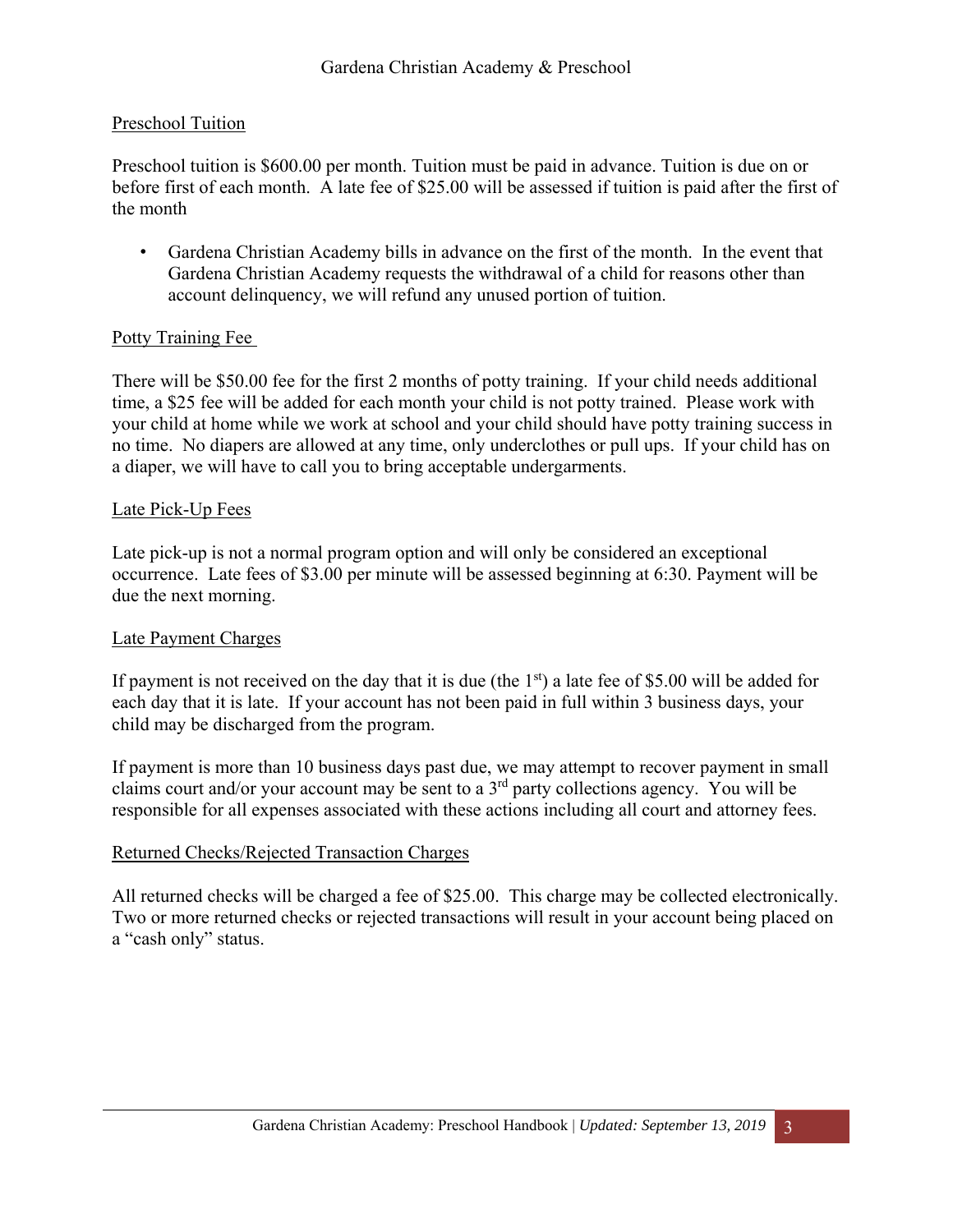# **KINDERLIME**

In 2019, Gardena Christian Academy implemented the use of the Kinderlime School Management System to track student enrollment, attendance and finances. As of June 2019, all parents are required to set up a parent account through the system and to use the system to sign students in and out. For more information on the Kinderlime system, please contact the G.C.A. Administration.

# **ATTENDANCE AND WITHDRAWAL**

#### Absences

NO deduction from regular fees is made if your child is absent from school.

#### Withdrawal from School

If a child needs to be withdrawn from school, a one month written notice is required. If one month's prior notice is not given, the monthly tuition fee will be billed to the parent or guardian. Failure to notify will result in additional fees.

#### Transfer of Records

Whether transitioning to the next program setting or to a new classroom, your child's records will be transferred internally.

If your child is transitioning to a new school, a written request from you with instruction as to where the records should be sent is required. Please be advised, if your account is not at a zero balance by the first week of June of the current year, GCA will not release or transfer your child's report cards, or awards and certificates until balance is paid in full.

# **PROGRAM POLICIES**

#### Behavior Management

Our staff uses positive guidance, redirection, "time-out" and the setting of clear-cut limits that foster the child's own ability to become self-disciplined. Staff will encourage children to respect other people, to be fair, to respect property and to be responsible for their actions. Discipline involves teaching character and self-control. Under no circumstances will children be subject to physical punishment or abusive language, as these approaches teaches children to respond in the same manner.

Staff will guide children to develop self-control and orderly conduct in relationship to adults and peers. Aggressive physical behavior toward staff or other children is unacceptable. Staff will intervene immediately when a child becomes physically aggressive to protect all the children and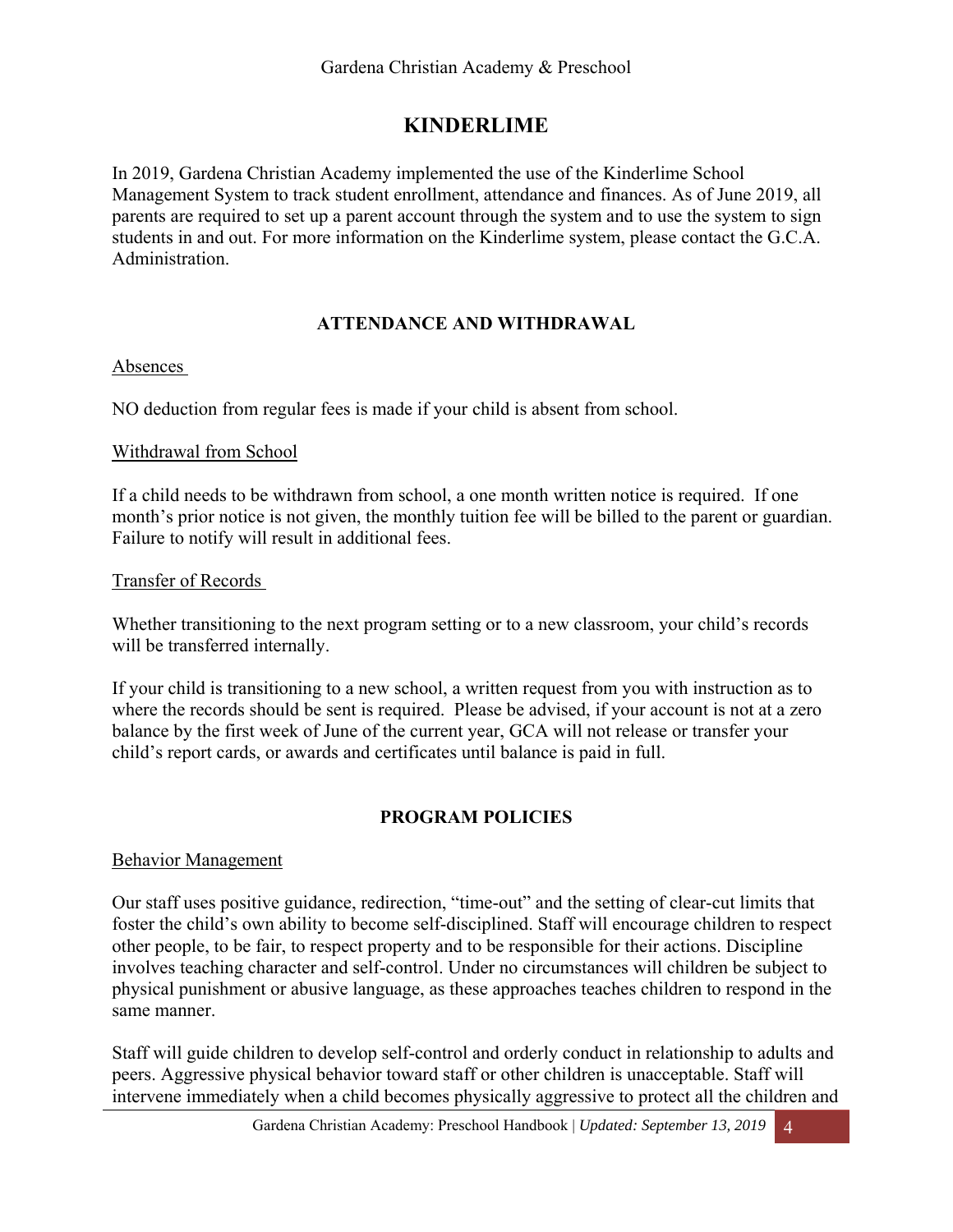encourage more acceptable behavior. As a result, staff will show children positive alternatives rather than just telling children "no". Good behavior will be encouraged and praised.

We employ the following method of behavior management

- Stop the Action and Look for the Positive (Acknowledge the positive intent and point more positive method.
- Educate (Let the child know the effect of his/her action)
- Set Verbal Limits ("Paul, you may not shove Kendra like that, it's not nice.")
- Set Physical Limits
- Provide Options
- Explain Consequences
- Me Time (based on the child's age. One minute per year)

Regarding acts of aggression and fighting (i.e. biting, hitting, etc.); the parents/ legal guardian of the children will be immediately notified of the incident. Each incident is documented and reviewed by the Executive Director to assess adequacy of caregiver supervision and appropriateness of response. Physical restraint will not be used, except when necessary, to ensure a child's safety or that of others, and only for as long as necessary for control of the situation.

#### Notification of Behavioral Issues to Families

If a child's behavior/circumstance is of concern, communications will begin with the parents as the first step to understanding the child's individual needs and challenges. We will work together to evaluate these needs in the context of our program.

On rare occasions, a child's behavior may warrant the need to find more suitable setting for care. Examples of such instances include:

- A child appears to be a danger to others.
- Continued care could be harmful to, or not in the best interest of, the child as determined by a medical, psychological, or social service professional.
- Accommodation of the child's needs creates an undue burden on our resources and finances.

#### Child Abuse Policy

By law, preschool staff and the support staff at GCA are considered mandated reporters of suspected child abuse. Therefore, all observations or suspicions of child abuse or neglect will be immediately reported to child protective services.

#### Complaint Procedure

Any concerns a parent/guardian has regarding the preschool should be brought to the attention of the preschool director. Questions or concerns that are not satisfactorily resolved between the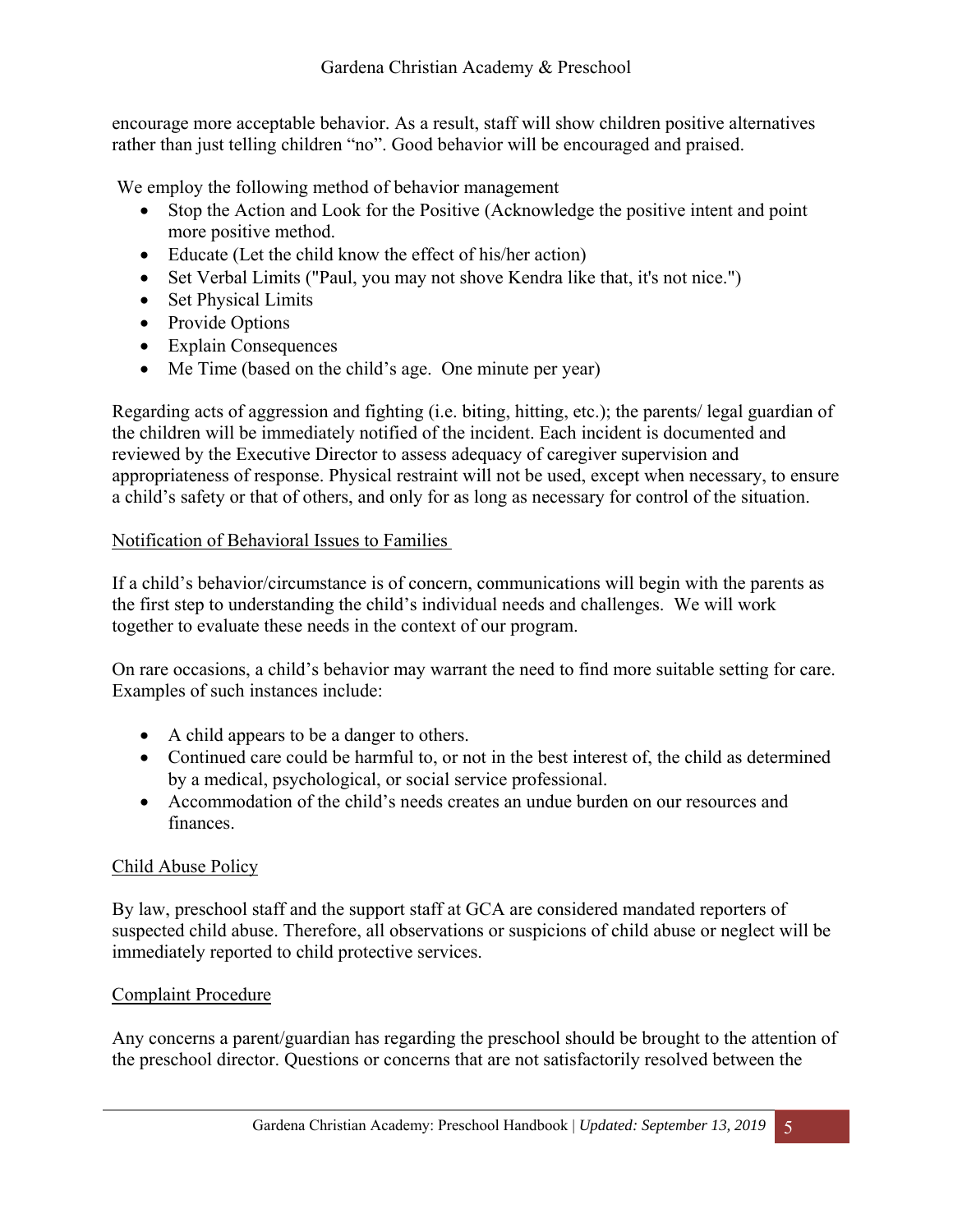parent/guardian, the teacher and preschool director should be brought to the attention of Executive Director (Pastor Joe) who will investigate the matter.

## **DROP-OFF AND PICK-UP OF CHILDREN**

#### Days & Hours of Operation

Preschool hours: Monday through Friday - 6:30AM to 6:30PM.

#### Delivery and Pick Up of Children

Please do not bring your child to preschool before 6:30AM. Children should be picked up before 6:30PM. Parents will be charged a late fee of \$3.00 per minute for children not picked up by 6:30PM. Payment of the late charge is due the following morning.

#### Sign-In/Sign-Out Policy

This policy has been created to protect the safety of the children and in compliance with state law. It is crucial that we know the population of the facility at any given time. In case of emergency or natural disaster, the staff must know exactly who has been dropped off or picked up. Please follow the policy outlined below:

- Sign your child at the morning drop off.
- Sign your child out at the evening pick up.
- No other than the parent or guardian may sign a child in or out, without written consent from the parent or guardian.
- If you forget to sign your child in or out, you will receive a phone call from our staff. You will be required to return to the school and provide the appropriate signature (per state law: title 22).

#### Authorized and Unauthorized Pick-Up

Your child will only be released to you or the person(s) you have listed as Emergency and Release Contacts. If you want a person who is not identified to pick up your child, you must notify us in advance, in writing or verbally if your verbal ID can be assured. Only in cases of necessity or emergency should an authorization for pick-up be made over the telephone. Staff will call the parent/guardian back to confirm the information regarding the change, and the person picking up the child will be required to present identification when they arrive at the school. Your child will not be released without prior authorization. Please notify your pick up person of our policy.

If a child has not been picked up after closing and we have not heard from you, attempts will be made to contact you, and the contact listed on your Emergency and Release Contacts. Provisions will be made for someone to stay with your child for as long as possible, but if after 1 hour we have not been able to contact you or a person listed as an Emergency and Release Contact, we will call the local child protective services agency.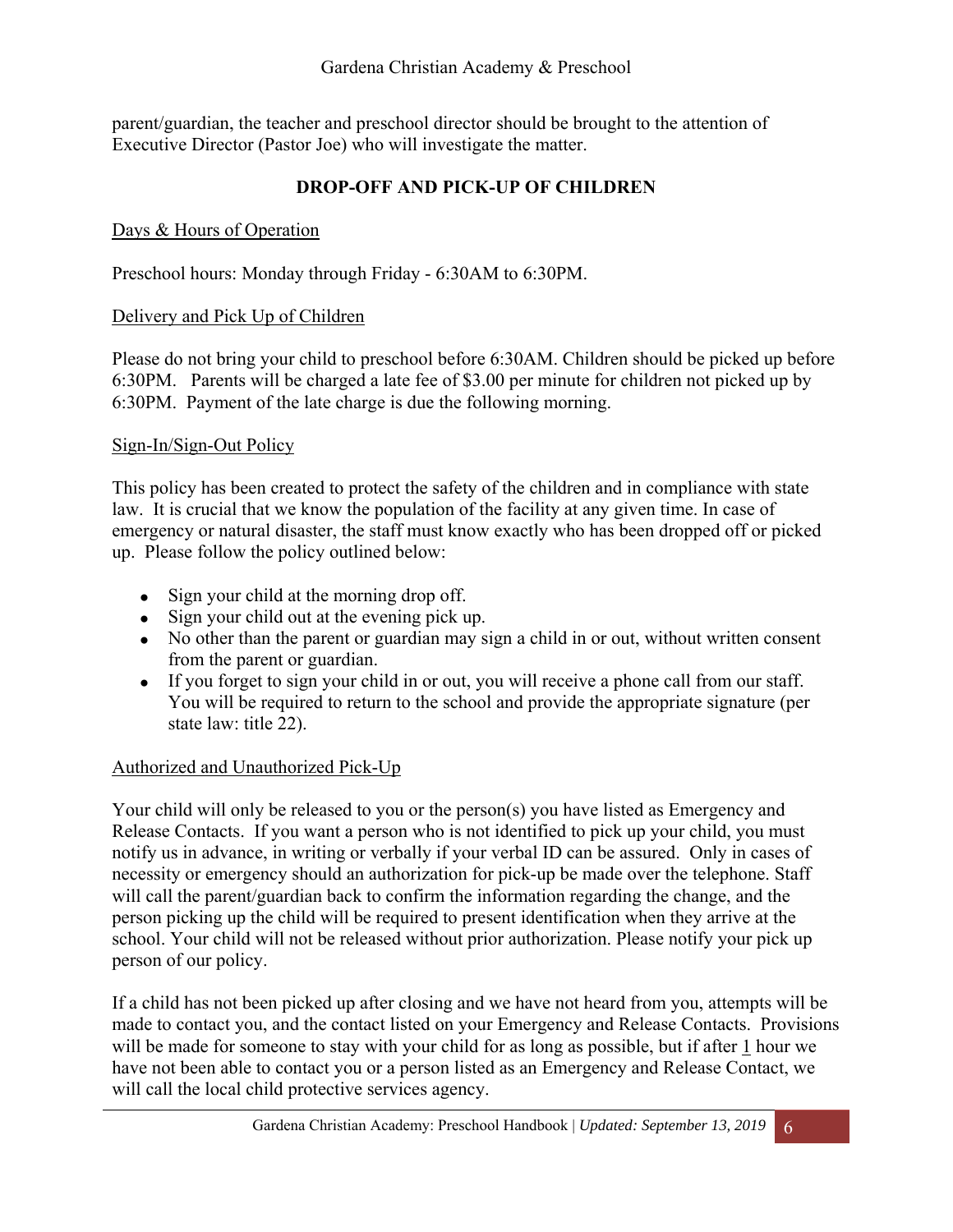#### Right to Refuse Child Release

We may refuse to release children if we have reasonable cause to suspect that any person picking up a child is under the influence of drugs or alcohol, or is physically or emotionally impaired in any way that may endanger the child. To protect your child, we may request that another adult listed as an Emergency and Release Contact pick-up the child or we may call the police to prevent potential harm to your child. Reoccurring situations may result in the release of your child from the program.

#### Child Custody

We are legally bound to respect the wishes of the parent/ guardian with legal custody based on a certified copy of the most recent court order, active restraining order, or court-ordered visitation schedule. Without a court document, both parents/ guardians have equal rights to custody. We will not accept the responsibility of deciding which Parent/guardian has legal custody where there is no court order.

#### Non-Student Related Grounds For Suspension and Expulsion

The behavior of parents or guardians can result in the suspension or expulsion of a child from Gardena Christian Academy. These behaviors include but are limited to the following:

- Failure to pay tuition on time. Tuition is due on or before the first business day of each month. Suspension will occur if payment is not received on the morning of the third business day of the month.
- Failure to pay late pickup fees. Picking a child up after 6:30pm is considered late pickup. The fee for late pickup is three dollars (\$3.00) a minute per child. This fee is due the following morning. This fee must be paid before your child will be allowed to attend school.
- Inappropriate Parental behavior can result in a child's suspension or expulsion from GCA. Inappropriate Parental behavior includes but is not limited to:
	- o Use of vulgar language on school property or at school sponsored events.
	- o Aggressive and/or threaten behavior on school property or at school sponsored events.
- Those on Subsidized Childcare:
	- o Failure to submit required paperwork to sponsoring program in a timely manner.
	- o Failure to complete time sheets according to program policy
	- o Failure to pay co-payment on or before the fifth (5) business day of each month.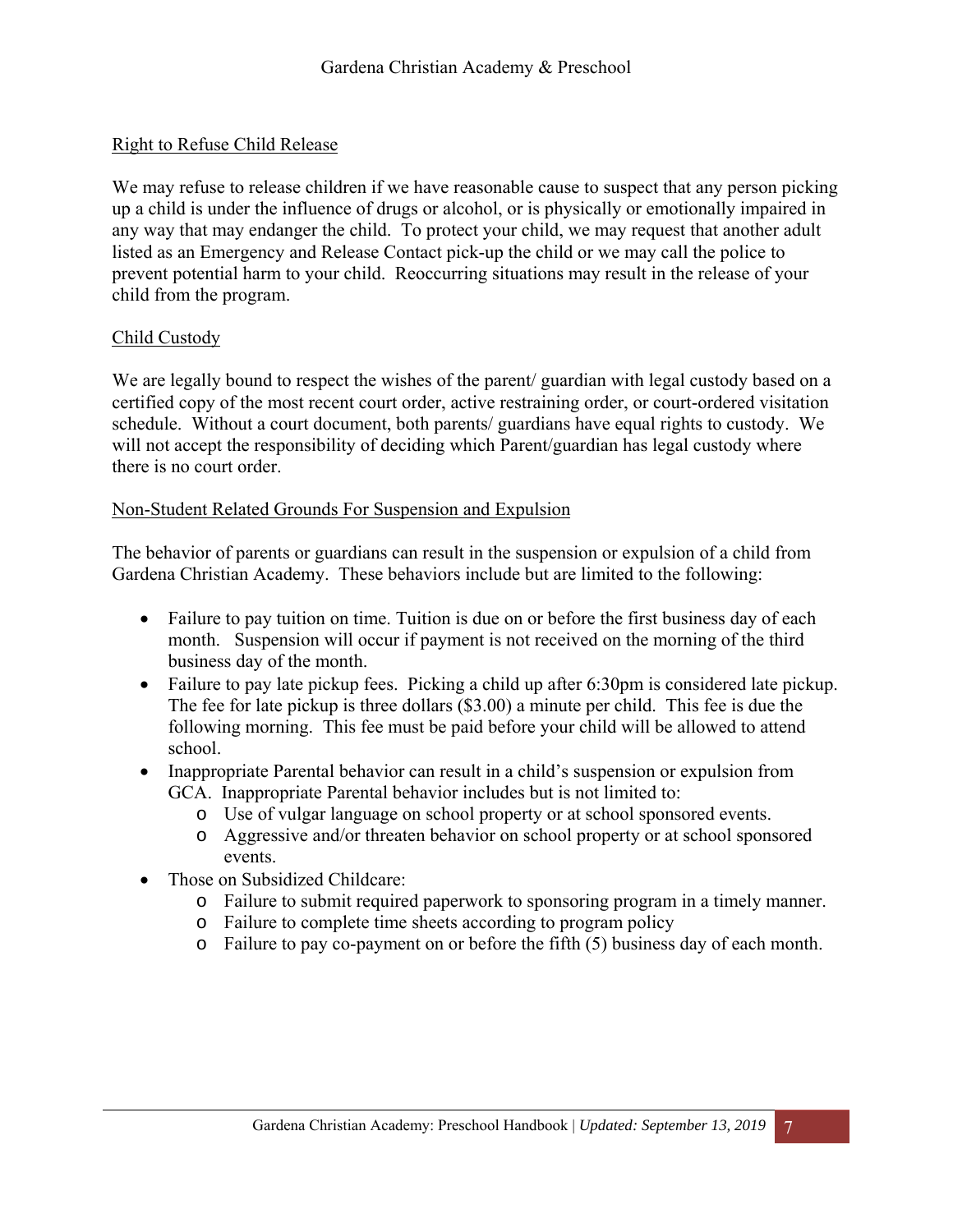# **NUTRITION**

#### Foods Brought from Home

#### **We request that you do not bring food from home into the center unless your child has a medical or religious need for a special diet. Prior approval from management is required before outside food may be brought into the center.**

Food brought from home is permitted under the following conditions:

- Prior approval
- Perishable food to be shared with other children must be store bought and in original packaging.
- Foods should be labeled with child's name, date, and type of food.
- Children will not be allowed to share food provided by the child's family unless the food is intended for sharing with all the children.
- Leftover food will be discarded except for foods that do not require refrigeration and/ or come in a commercially-wrapped package that was never opened or at parent request not to discard.
- **No peanuts/tree nuts or peanut/tree nut products are allowed at any time.**
- If your child's special dietary needs restrict him/her from eating an element of our menu, we ask that you provide a healthy alternative to that element. For example, a child with a gluten free diet would be expected to bring in an entrée on the day sandwiches are on the menu. We would however serve your child our fruit/ vegetable offering that accompanies the entrée being served.
- Foods brought into the center must be nutritious and low in sugar content with the exception of special celebrations.

# Food Prepared For Or At The Center:

Food prepared for or at the center will be properly planned, prepared, and portioned according to the Child and Adult Care Food Program (http://www/fns.usda.gov/cnd/care) and the state requirement for food service. Our center is a participant of the child adult care food program (CACFP). Our breakfast, lunch, and snack menus follow the guidelines of this program. Minimum serving sizes are mandated by the program and a copy of the guidelines can be obtained from the front desk staff.

#### Meal Times

Meals will only be served at the designated times.

**Breakfast**  8:00 – 8:30 (Elementary) 8:30 – 9:00 (Preschool)

# **Lunch**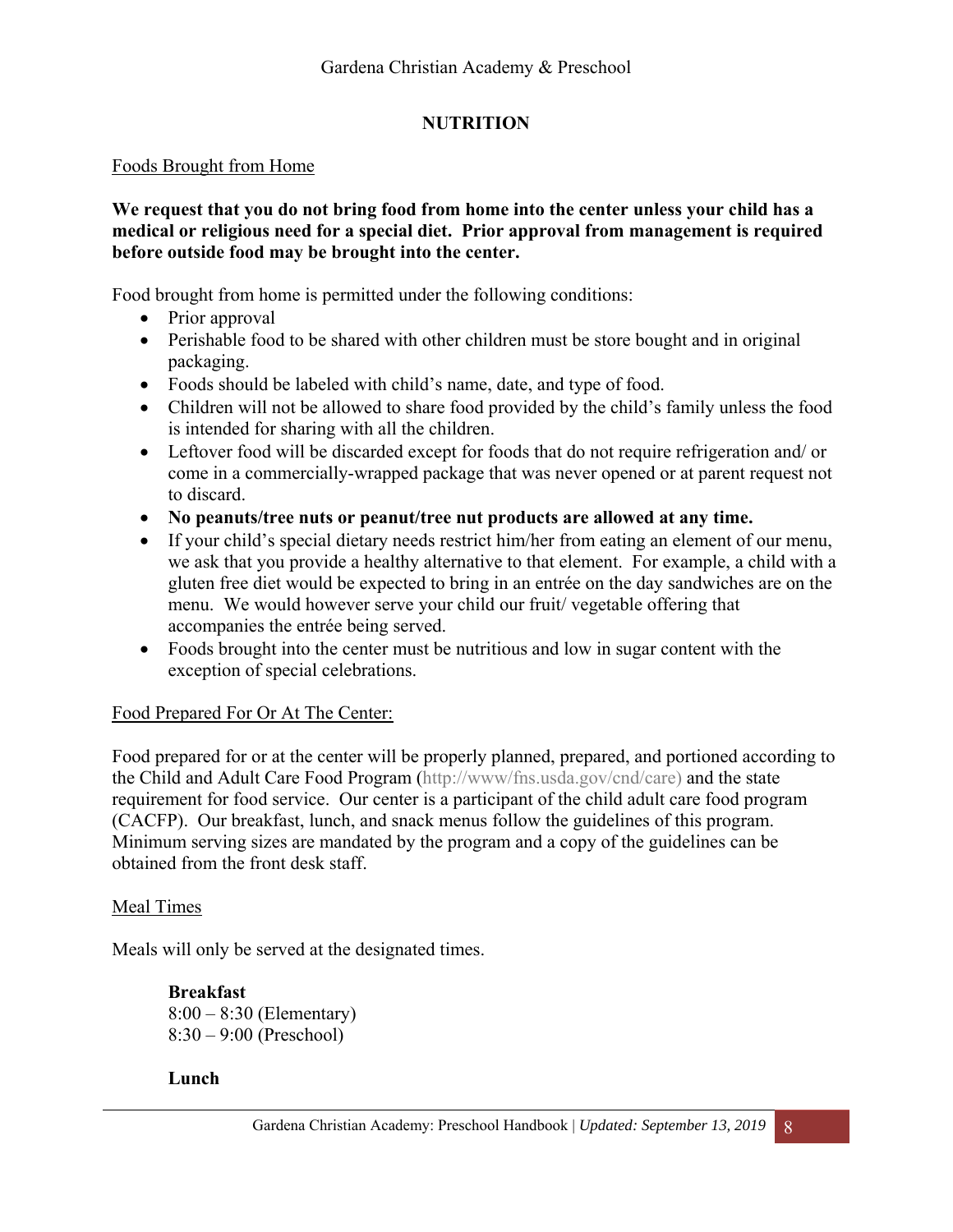11:00 (Preschool) 11:45 (Kinder and First)  $12:15(2^{nd} - 5^{th}$  grades)

Monthly menus are available at the front desk.

#### Food Allergies:

If your child cannot have what is offered from our menus, we require you to provide an alternative. Food allergies can be life threatening and each child with a food allergy should have an action plan for emergency care completed by the family physician.

# **PROGRAM POLICIES**

#### Open Door Policy

GCA has an open-door policy for parent classroom visitation. We understand that the transition to preschool is sometimes not only difficult for the child but also the parent. You are welcome to observe your child through the door window at any time throughout the preschool session. We ask that if you do choose to exercise the 'open door' policy that you remain unobtrusive and unobserved to the students to avoid any disruption. If your child is having a particularly tough day, you are more than welcome to call the office and a staff member will quickly check on your child.

#### Dress

Children are encouraged to wear play clothes and sneakers. Daily activities include active and messy play and the children should feel comfortable enough to enjoy themselves without worrying about their clothes. The child's name should be placed in all outdoor clothing and other belongings to help ensure the return of all proper possessions and clothes. In addition, we ask that each child bring an old T-shirt that can be placed over their everyday clothing for messy art projects and extra clothing for when a child has an accident.

#### Parent Evaluation of Program

Once a year, parents/guardians will be given a program satisfaction survey to gain important feedback regarding their child's and family's experience with the preschool program. The information gathered from the survey will be reviewed with preschool staff to enhance and improve services.

#### Student Evaluation

A skills report/evaluation is sent home three times throughout the school year. The report is in a checklist format that covers objectives in social/emotional, cognitive, language and gross/fine motor skills highlighting preschool skills in preparation for kindergarten. A narrative of the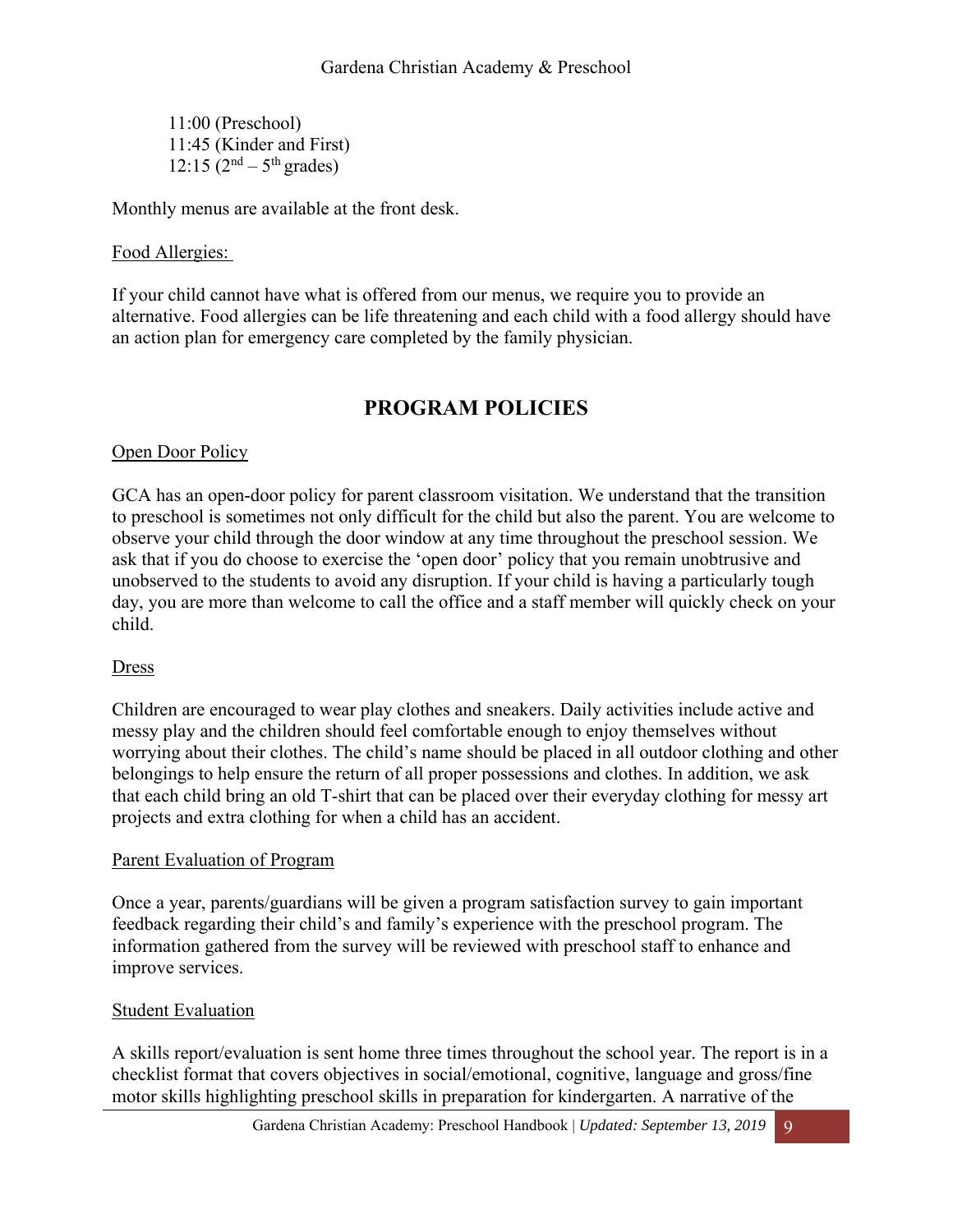child's progress will be included with the checklist two times a year. Parental involvement is encouraged and if there are significant problem areas, these should be discussed with the teacher via a conference.

#### Fairshare Requirement

The Fairshare program is a way to recognize and encourage families to volunteer at school. Fairshare also invites families to be an active part of our school community, encouraging friendships and camaraderie with others. All Fairshare commitments must be completed by April  $30<sup>th</sup>$ .

**Fairshare Hours:** Gardena Christian Academy encourages each parent to volunteer at least 15 hours of their time per school year to promote a family centered environment for our students. Any hours served for the benefit of your school will count toward your Fairshare Hour commitment. Volunteer opportunities include but are not limited to:

- FaithFest
- Christmas Program
- Graduation
- Fireworks (Any hours that are volunteered at the fireworks stand will count towards the upcoming school year).
- Donation of School Supplies in lieu of hours (see staff for list of needed items).

**Fairshare Fundraising:** Our yearly fundraising sale is one of our largest fundraisers of the year. Each family is required to sell at least 10 items or make a cash donation of \$150 if they wish to opt out of sales.

# **HEALTH & SAFETY POLICIES**

# Health Information

.

Each child is required to have a health statement on file, which includes a record of up-to-date immunizations and the signature of the child's source of medical care. If a child's health care summary is not complete at the time of enrollment or within thirty (30) days after enrollment, the child will be not be eligible to participate until the necessary requirements for enrollment are met. The school must have on file for each child a signed "Permission for Health Care" from authorizing emergency care and transfer of medical records to the local hospital. Emergency contact information for the parent/guardian and another authorized person must also be on file.

#### Immunizations

Immunizations are required according to the current schedule recommended by the U.S. Public Health Services and the American Academy of Pediatrics, www.aap.org. Every December, we check with the Public Health Department or the American Academy of Pediatrics for updates on the recommended immunization schedule.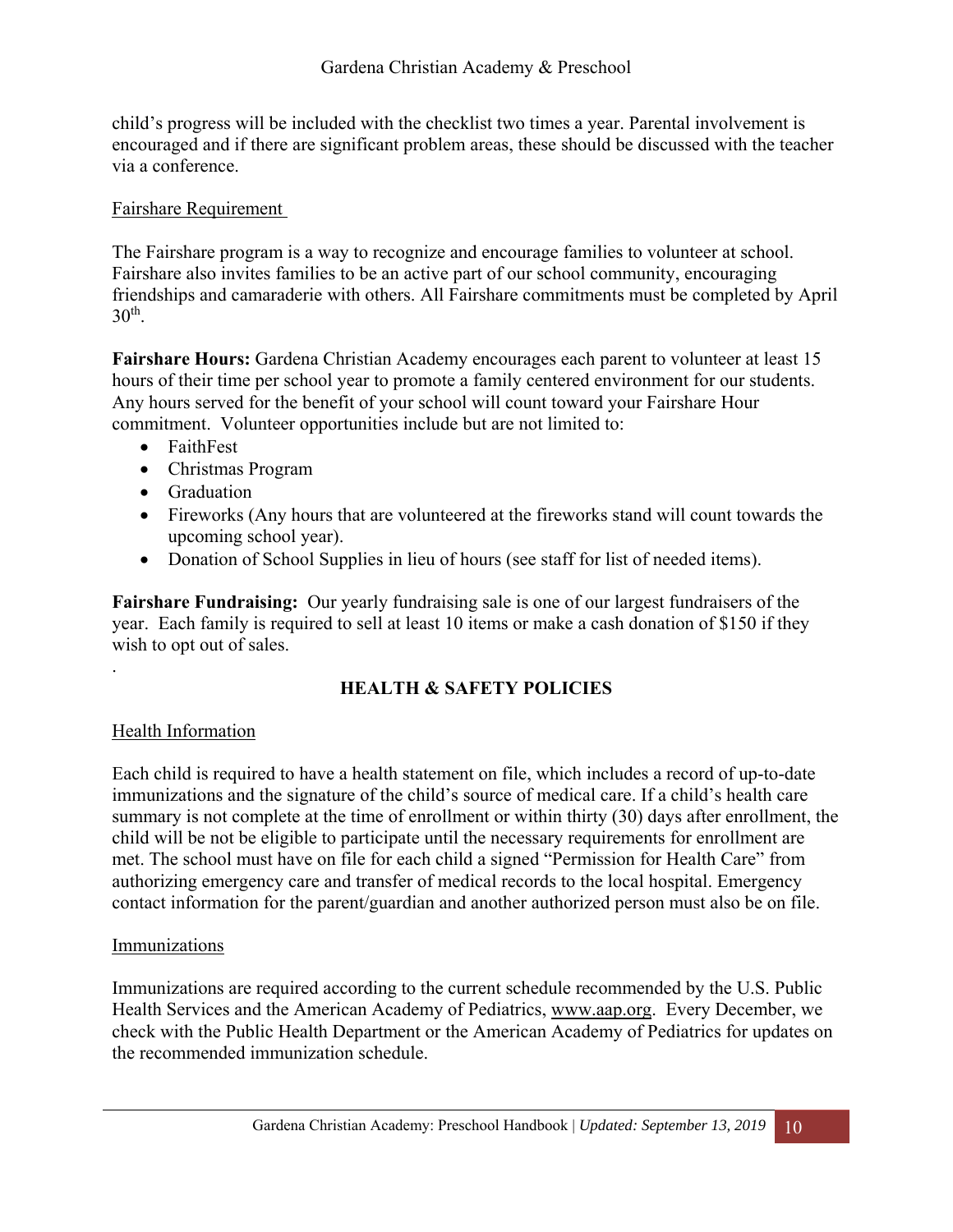Governor Brown signed Senate Bill (SB) 277 on June 30, 2015. SB 277 changes immunization requirements for children entering child care or school.

Starting January 1, 2016:

- Parents or guardians of students in any school or child-care facility, whether public or private, will no longer be allowed to submit a personal beliefs exemption to a currentlyrequired vaccine.
- Medical and personal beliefs exemptions will be allowed from any new immunization requirement initiated by CDPH for attendance at school or child care.

#### Illness & Transmittable Disease

We understand that it is difficult for a family member to leave or miss work, but to protect other children you may not bring sick children to the center. If your child is ill and won't be attending school, we do ask that you call the school office at (310) 527-0348. If a student becomes acutely ill at school, we will need to contact the parent/guardian to pick the child up early. The following guidelines are meant to assist parents with the decision to keep their child at home:

- The child does not feel well enough to participate comfortably in the usual activities of the program.
- The staff cannot care for the sick child without interfering with the care of the other children.
- The child has any signs or symptoms that indicate a contagious disease or an immediate need for medical evaluation

 For more information please visit web MD http://www.webmd.com/cold-andflu/features/your-child-too-sick-for-school or the Keep Kids Healthy site http://www.keepkidshealthy.com/welcome/infectionsguide/schoolexclusion.html

If head lice are present, the teacher and/or classroom aide will check the heads of all students to make certain no other infestations are present. The child is not permitted to return to school without proof of treatment (i.e. note from pediatrician that the child is "nit-free"; box evidencing treatment, etc.).

The center has the right to refuse a child who appears ill. You will be called and asked to retrieve your child if your child exhibits any of the following symptoms. We will try to keep your child comfortable, but he/she will be excluded from all activities until you arrive. This is not an all-inclusive list.

- Illness that prevents your child from participating in activities.
- Illness that results in greater need for care than we provide.
- Fever (above 100 $\degree$ F under the arm, above 101 $\degree$ F in the mouth, above 102 $\degree$ F in the ear) accompanied by other symptoms.
- Diarrhea- stools with blood or mucus, and/or uncontrolled, unformed stools that cannot be contained in a diaper/underwear or toilet.
- Vomiting- green or bloody, and/or 2 or more times during the previous 24 hours.
- Mouth sores caused by drooling.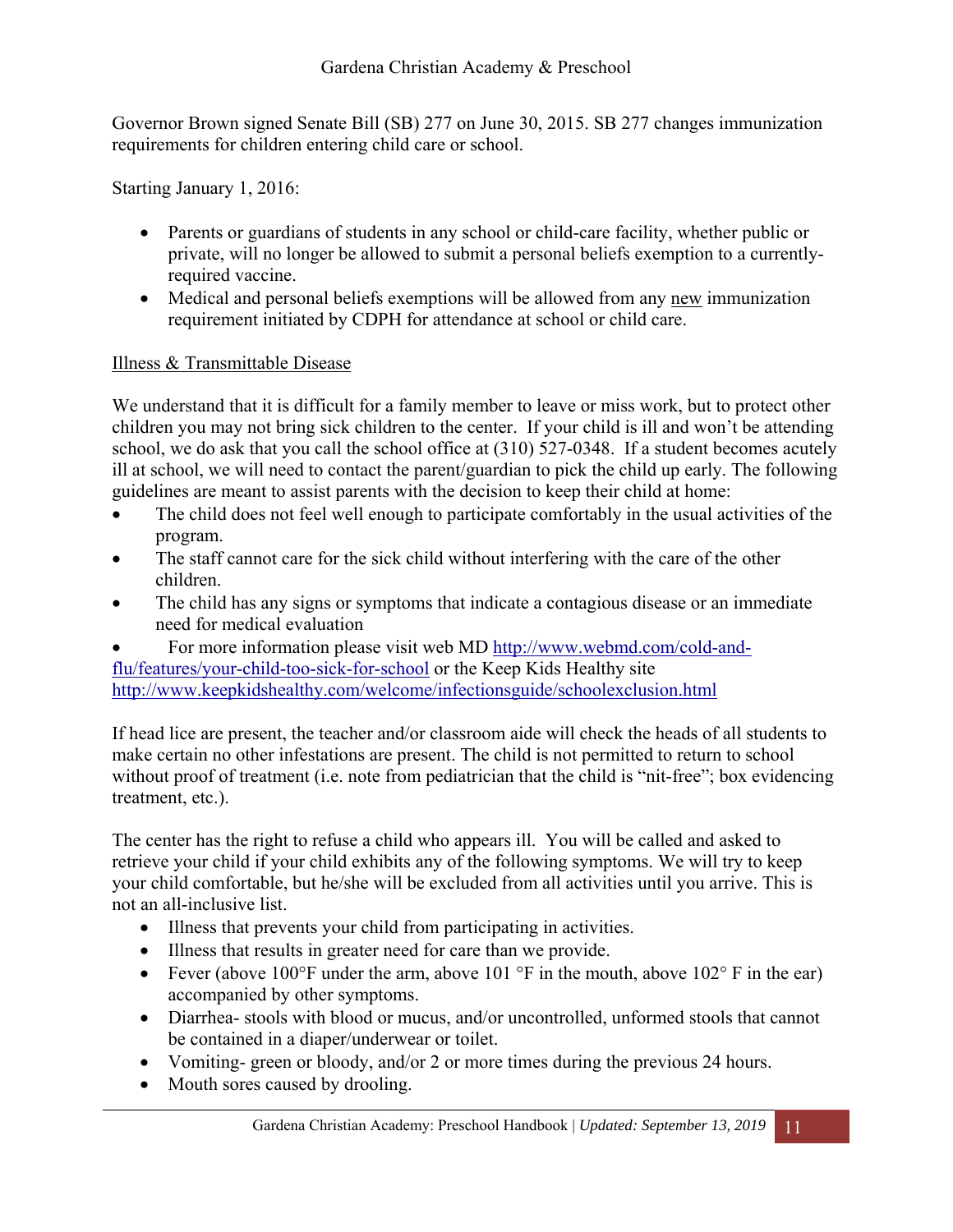- Rash with fever, unless a physician has determined it is not communicable.
- Pink or red conjunctivitis with white or yellow eye discharge, until on antibiotics for 24 hours.
- Impetigo, until 24 hours of treatment.
- Strep throat, until 24 hours of treatment.
- Head lice, until treatment and all nits are removed.
- Scabies, until 24 hours of treatment.
- Chickenpox, until all lesions have dried and crusted.
- Pertussis (Whooping cough) until 5 days of antibiotics.
- Hepatitis A virus, until one week after immune globulin has been administered.

Children who have been ill may return when:

- They are free of fever, vomiting, or diarrhea for 24 hours.
- They have been treated with an antibiotic for 24 hours
- They can participate comfortably in all activities.
- They are free of open, oozing skin conditions and drooling not related to teething unless:
	- o The child's physician signs a note stating that the child's condition is not contagious, and;
		- o The involved areas can be covered by a bandage without seepage or drainage through the bandage.

If a child had a reportable communicable disease, a physician's note stating that the child is no longer contagious and may return to our care is required

#### Allergy Prevention

Families are expected to notify us regarding children's food and environmental allergies. Families of children with diagnosed allergies are required to provide us a letter detailing the child's symptoms, reactions, treatments, and care. A list of the children's allergies will be posted in the main area and kitchen. We are trained to familiarize ourselves and consult the list to avoid the potential of exposing children to substances to which they have known allergies.

#### Injuries

Safety is a major concern in child care, so daily safety inspections are completed inside and outside the center area in order to prevent injuries. First aid will be administered by a trained caregiver in the event your child sustains a minor injury (i.e. scraped knee). You will receive an incident report outlining the incident and course of action taken. If the injury produces any type of swelling or needs medical attention, you will be notified immediately.

In the event of a serious medical emergency, the child will be taken to the hospital immediately by ambulance, while we try to contact you or an emergency contact.